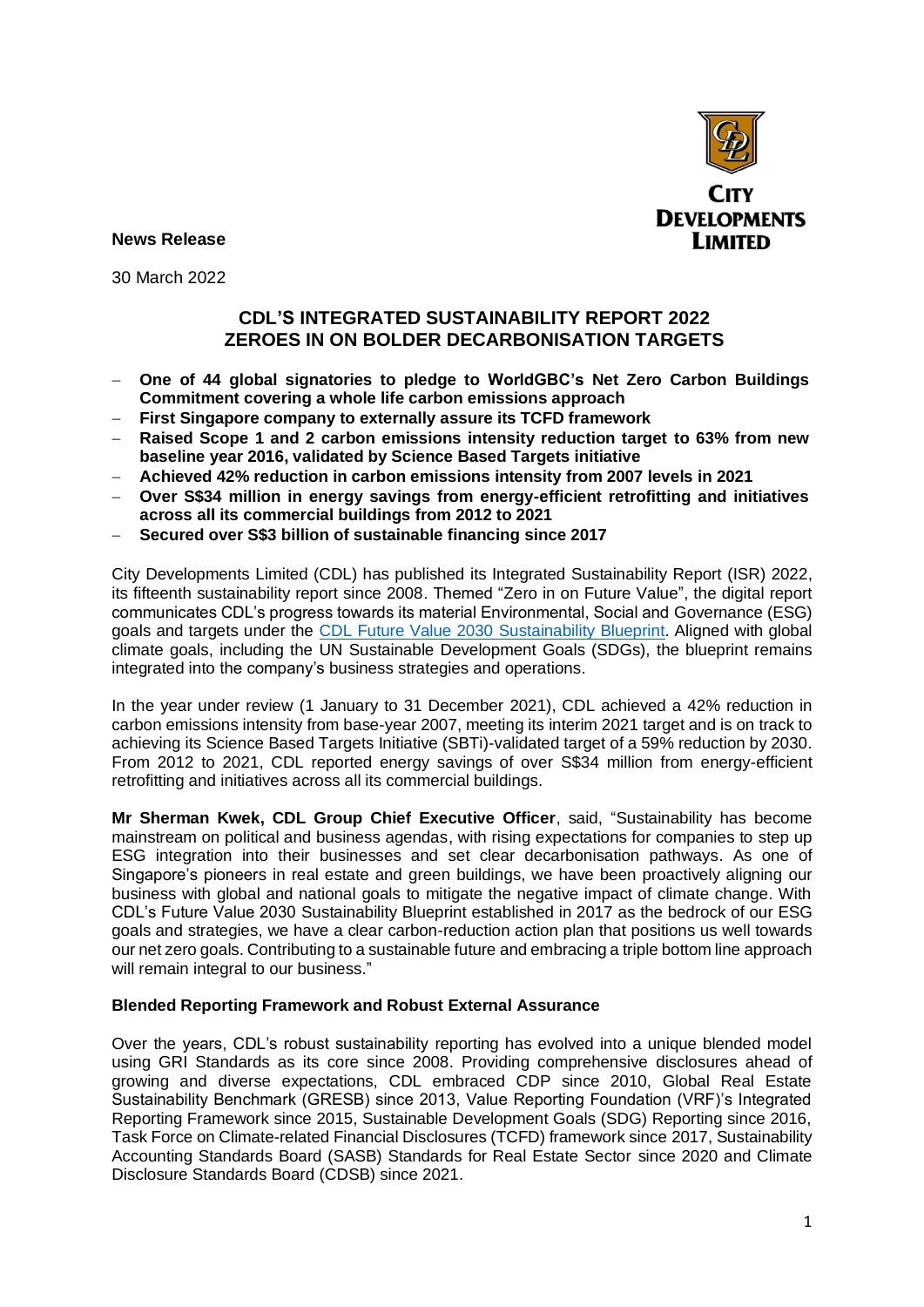CDL's sustainability reports have been externally assured since 2009, and the scope of assurance was expanded to cover SASB and CDSB in ISR 2021. This year, the company is proud to have raised its assurance level for GRI and SASB Standards to reasonable assurance and also became the first Singapore company to externally assure its TCFD framework.

## **Decarbonising and Innovating towards a Net Zero Future**

In 2021, CDL raised its carbon emissions reduction targets and commitments, which includes targets validated by the SBTi, under which CDL will reduce its Scope 1 and 2 Green House Gas (GHG) emissions by 63% per square metre (sqm) leased area by 2030 from a 2016 base year. CDL will also reduce its Scope  $3<sup>1</sup>$  GHG emissions from purchased goods and services by 41% per sqm Gross Floor Area (GFA) by 2030 from 2016. It will also reduce absolute Scope 3 GHG emissions from investments<sup>2</sup> by 58.8% by 2030 from 2016, including hotels managed by CDL's wholly-owned hotel subsidiary, Millennium & Copthorne Hotels Limited (M&C).

In February 2021, [CDL became the first real estate conglomerate in Southeast Asia to sign the](https://cdl.com.sg/newsroom/cdl-pledges-net-zero-operations-by-2030-first-singapore-real-estate-developer-signatory-of-worldgbc-commitment)  [WorldGBC Net Zero Carbon Buildings Commitment.](https://cdl.com.sg/newsroom/cdl-pledges-net-zero-operations-by-2030-first-singapore-real-estate-developer-signatory-of-worldgbc-commitment) This global pledge to achieve net zero operational carbon by 2030 covers new and existing wholly-owned assets under its direct management and operational control. At COP26 in November 2021, CDL joined 44 companies worldwide to extend its pledge towards a net zero whole life carbon emissions approach. CDL pledged to achieve maximum reduction in embodied carbon and compensate for residual operational and upfront embodied emissions via offsetting for new developments by 2030; and for all buildings to be net zero carbon by 2050.

In the same month, CDL was the only Singapore real estate company amongst 19 companies invited to Climate Impact X's pilot auction. It successfully secured high-quality carbon credits to offset greenhouse gas emissions from its operations. These credits, sourced from natural climate solutions, will be utilised over the next three years to offset an estimated 6% to 7% of emissions from its operations per year to complement CDL's net zero targets.

## **Leveraging Green Finance to Accelerate Low-Carbon Solutions**

Since issuing its first green bond in 2017, CDL has secured more than S\$3 billion of sustainable finance, comprising a green bond, various green loans and a sustainability-linked loan. In April 2021, its South Beach Consortium joint venture (JV) secured a five-year green loan totalling S\$1.22 billion – one of Singapore's largest green loans. In August 2021, CDL and its JV partner jointly secured green loans amounting to S\$847 million to finance two upcoming developments in Singapore – integrated development Piccadilly Grand and Piccadilly Galleria at Northumberland Road and an Executive Condominium at Tengah Garden Walk.

CDL's ESG performance is widely recognised by leading global sustainability benchmarks. These include the Global 100 Most Sustainable Corporations in the World by Corporate Knights, where CDL ranked fifth overall and maintained its position as the world's most sustainable real estate company for the fourth consecutive year. Other notable accolades include maintaining double 'A's in the 2021 CDP Global A List for corporate climate action and water security. This makes CDL the only company in Southeast Asia and Hong Kong to score 'A' for corporate climate action for four consecutive years and water security for three consecutive years. CDL also maintained an 'AAA' leader rating by MSCI ESG Research since 2010.

In November last year, CDL was one of 45 global companies and the only Singapore company to be awarded the inaugural 2021 Terra Carta Seal by His Royal Highness The Prince of Wales,

<sup>1</sup> SBTi only requires companies' scope 3 targets to cover 66% of their scope 3 emissions. For CDL, category 1 (purchased goods and services) and category 15 (investments) have reduction targets as these categories cover more than 80% of its scope 3 emissions.

<sup>2</sup> Investment refers to CDL's six key subsidiaries: CBM Pte Ltd, CDL Hospitality Trusts, City Serviced Offices, Le Grove Serviced Residences, Tower Club Singapore, hotels owned and managed by M&C.